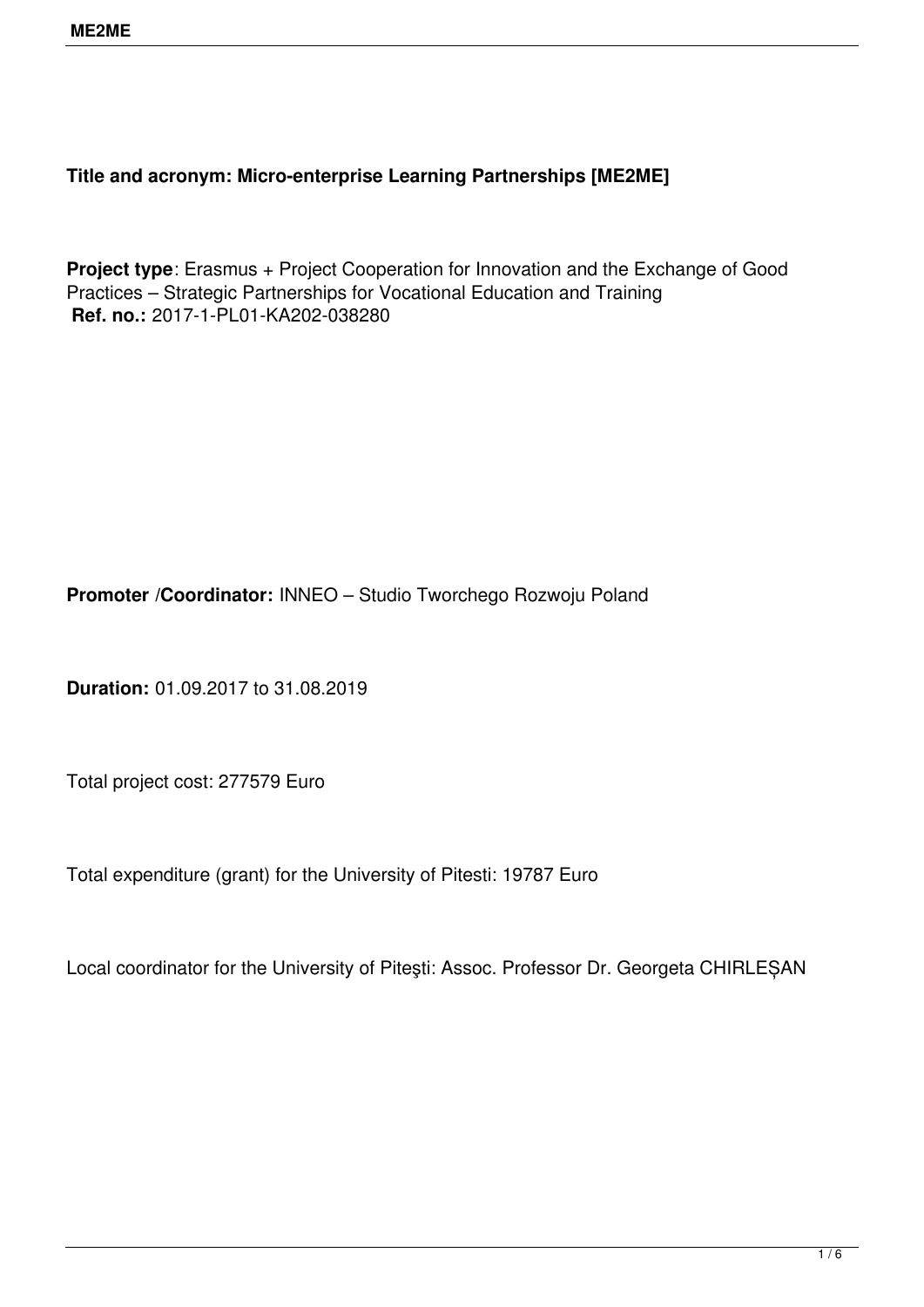## **Summary:**

Micro-enterprise Learning Partnerships - ME2ME, is an innovative project that aims to develop bespoke peer-to-peer learning networks in real and virtual environments where micro-enterprise owners can share their knowledge and skills with other business owners supported by duly trained VET professionals. The owners of micro-enterprises are the key decision makers where learning in this sector is concerned and by attracting business owners to these new learning environments the project will improve the potential for learning within each micro-enterprise engaged especially for staff or workers with low skill levels.

Developing closer working relationships between the world of education and the world of work is a major priority for all Member States to try and ensure that VET provision responds to the needs of the market place. Bringing VET professionals and micro-enterprise owners together within the framework of the ME2ME project will help to cultivate positive attitudes and relationships that can be difficult in real-world settings.

ME2ME proposes an innovative approach to help foster learning in the micro-enterprise sector by encouraging micro-enterprise owners to engage in a peer learning network where business owners can share knowledge and skills to support their business objectives. The consortium will provide learning opportunities on a wide range of ubiquitous technology platforms opening up access to education and training resources. Partners will introduce VET professionals into this bespoke learning environment enabling them to get a better understanding of the training needs of micro-enterprises allowing them to develop training solutions that are relevant and appropriate for the target group.

ME2ME will provide appropriate continuous professional development resources to support the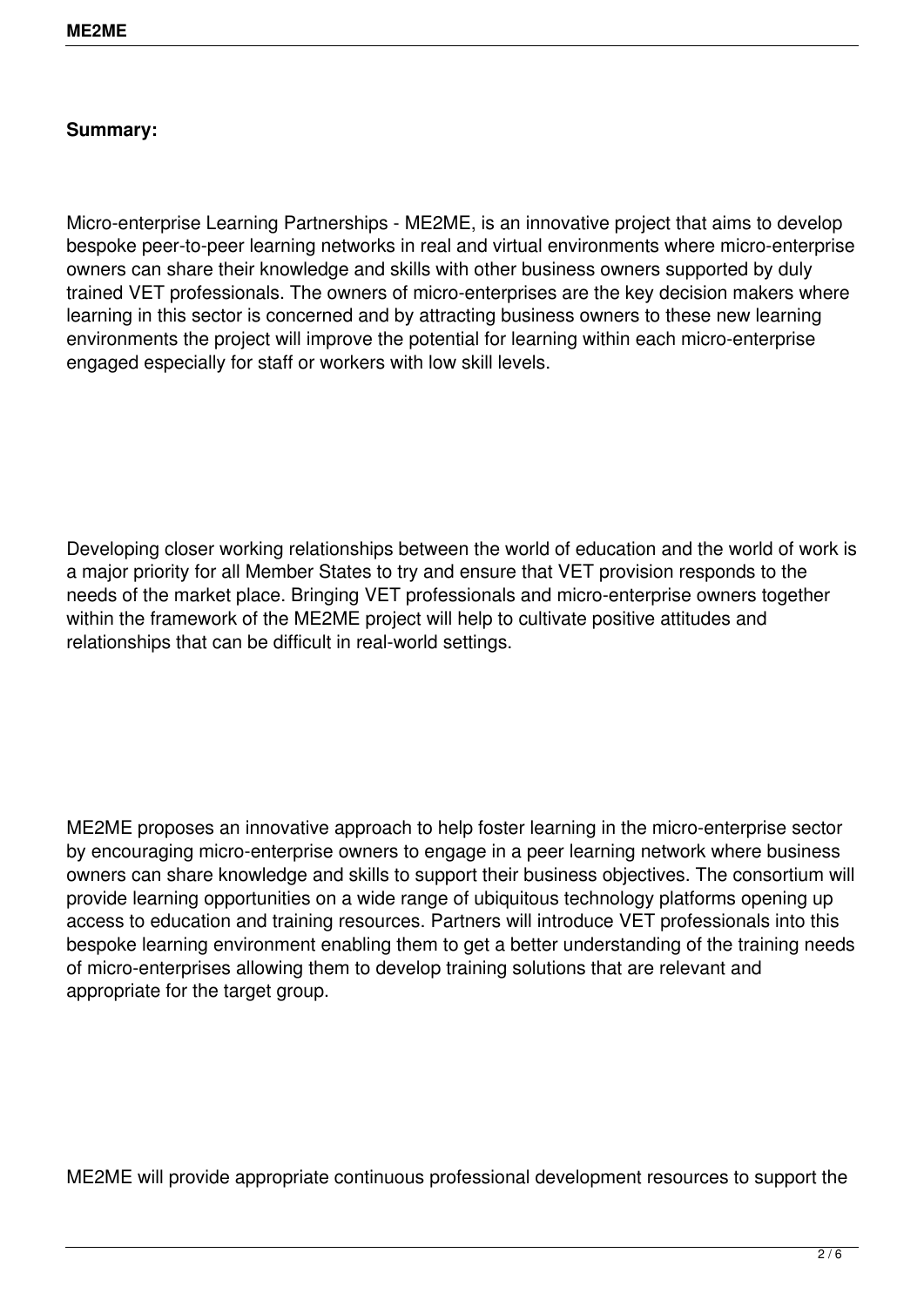work of VET professionals as facilitators of learning in these new on-line environments and will provide appropriate induction training for the micro-enterprise owners engaged to ensure that the proposed peer learning complies with quality standards. By encouraging micro-enterprise owners to engage in education ME2ME will help to smooth the path for workplace learning for employees working in the micro-enterprise sector. It is well documented that micro-enterprise owners are the key decision makers where learning in the sector is concerned and encouraging them to engage in learning will have a positive knock-on effect for their employees.

The digital era provides unique opportunities for the development of innovative learning content and materials. The planned mini-learning format resources are examples of how widely available digital platforms can be used to create learning materials and provide remote access to the materials developed ensuring that access to training and qualifications for all is improved.

## **Objectives:**

Management training improves company performance, productivity and profitability and reduces corporate failure rates (OECD Report on Corporate Failure, 2012). This OECD research also singled out "managerial weakness, inappropriate training offers, time poverty, and poor linkages between educational bodies and micro-enterprises as key factors in the failure of small businesses" highlighting the "low uptake of training, especially among owner-managers of micro-enterprises". The ME2ME Project recognises that owner-managers are the key to learning in the micro-enterprise sector and the more they can be encouraged to participate in learning the more likely they are to promote a culture of learning in their companies.

The aim of the ME2ME project is "to support the transformation of the European economy into a smart, sustainable and inclusive economy by developing and implementing a bespoke learning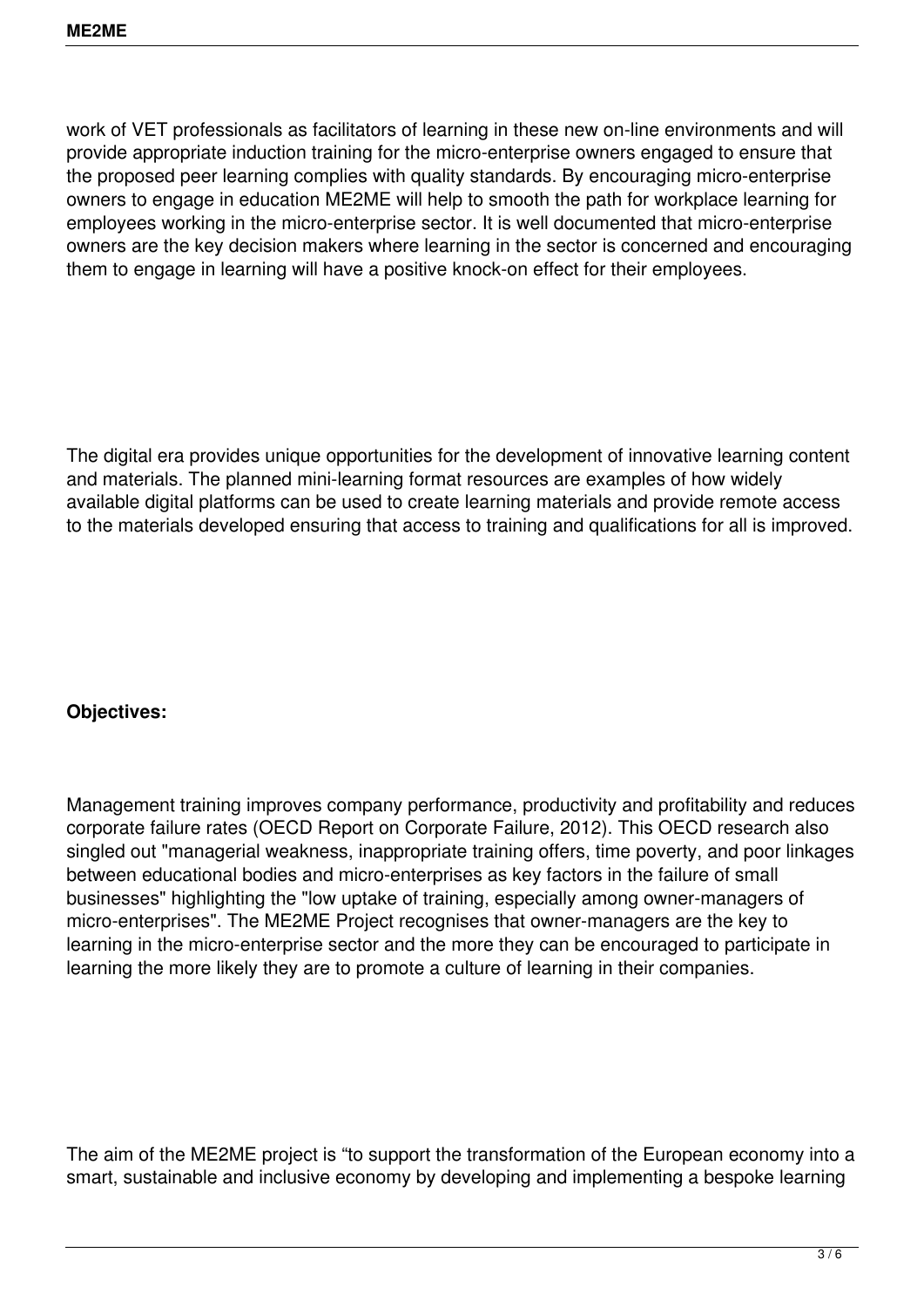environment for micro-enterprise owners to ensure the development of SMEs and to enable this dynamic sector realize its true potential".

The project objectives are to:

- grow a culture of learning within the micro-enterprise sector by cultivating positive attitudes towards learning among business owners;

- develop peer-to-peer learning networks in each partner country;

- help bridge the gap between business owners and education service providers by bringing them together in on-line networks;

- train VET tutors to develop media-rich mini-learning-format resources that address specific skill needs in the SME sector to help make VET more responsive to the needs of business.

## **Outcomes:**

1) Research & Audit Phase. A comprehensive research process is envisaged to identify key learning needs of VET professionals to be included in the proposed CPD curriculum to support them to work with micro-enterprises through non-traditional learning platforms; identify the skills needed to help VET professionals produce media-rich mini-learning format learning resources; identify the induction to pedagogy needs of micro-enterprise owners to ensure that they can participate fully in the micro-enterprise to micro-enterprise learning networks; identify key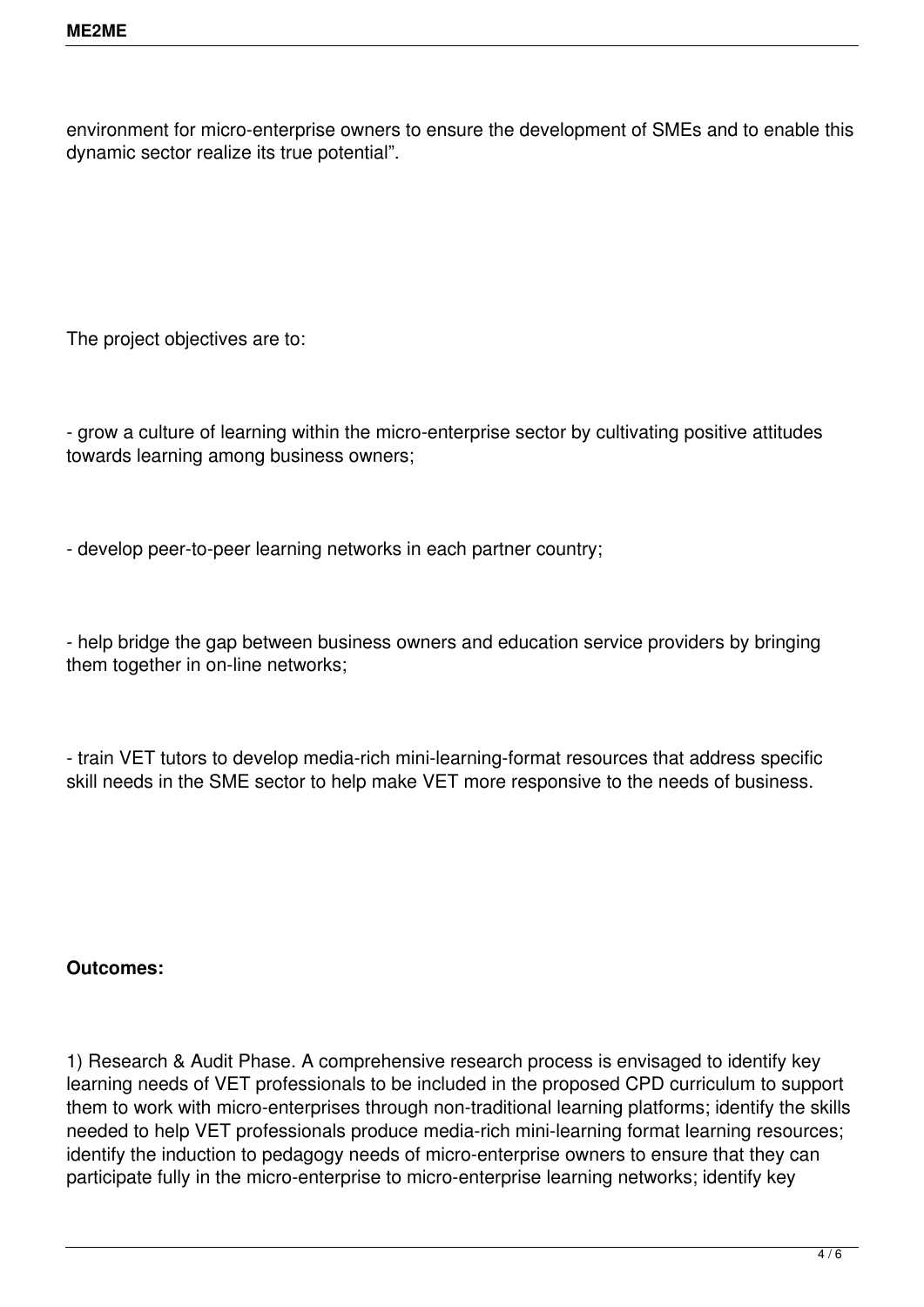learning areas to be addressed in the mini-learning format training resources to be developed as prototypes and the most appropriate media formats to use in producing the media-rich resources.

2) Development Phase.

a) CPD curriculum development: design, development and testing of the new ME2ME CPD curriculum. This development work will respond to the learning needs identified in the research phase and by regular peer reviews conducted with the local stakeholder forums.

b) Induction training development: design, development and testing of the induction to pedagogy training programme for micro-enterprise owners to ensure that they understand the basic principles of pedagogic best practice before engaging in the peer-to-peer learning partnerships.

c) Mini-learning-format resource production: design and development of a digital toolbox of mini-learning-format prototype resources to address specific gaps in education provision for micro-enterprise owners that were identified during the research and audit phase.

3) Production Phase: the CPD curriculum will be produced in media-rich formats to support face-to-face and blended learning in a variety of settings and on a range of technology platforms; the induction to pedagogy will be produced for use in a series of 4 facilitated workshop sessions; the mini-learning-format prototype resources will be produced as media-rich, bite sized learning tools.